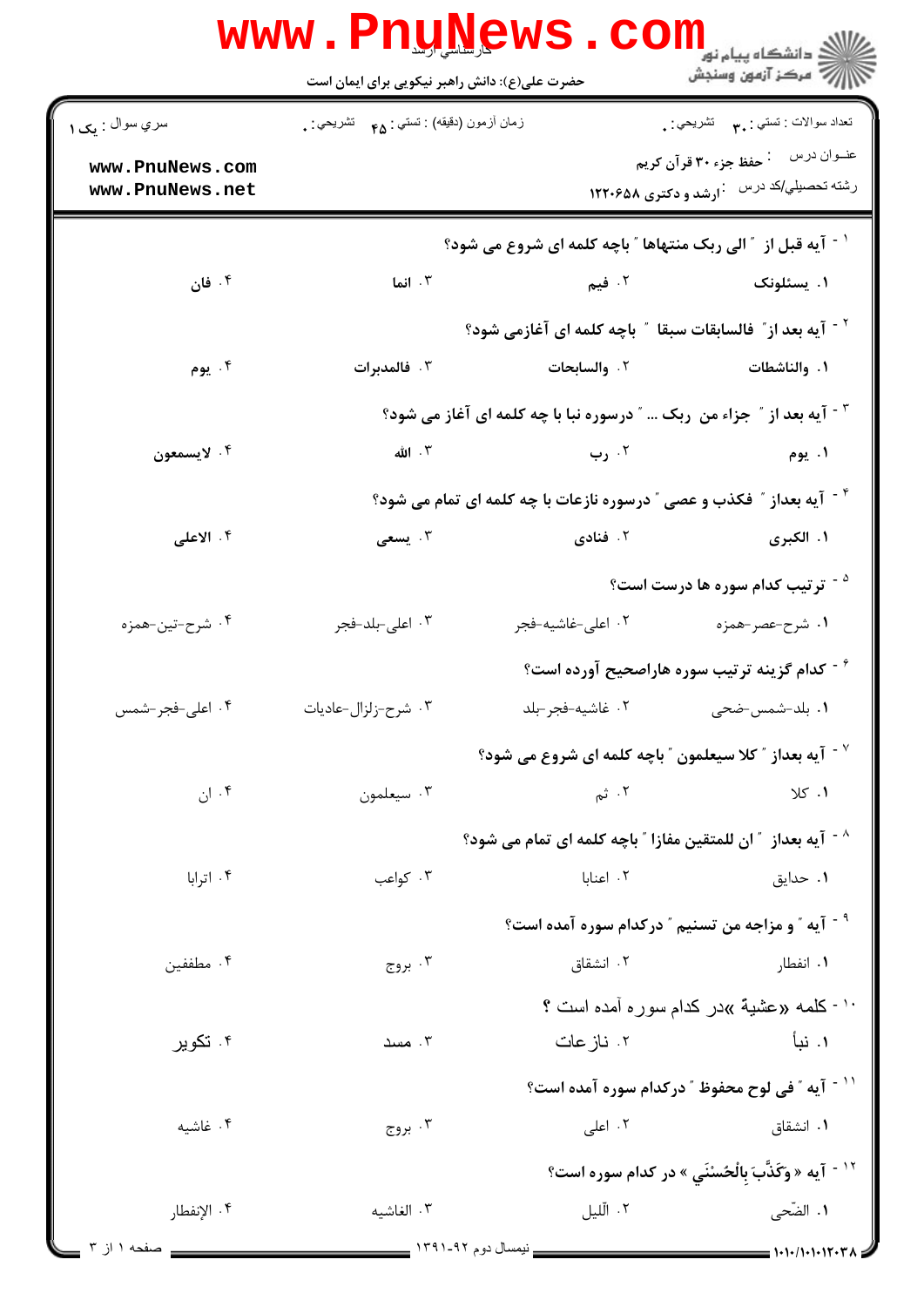| تعداد سوالات : تستي : ٩. تشريحي : .                                               |                         | زمان أزمون (دقيقه) : تستي : <sub>۴۵</sub> تشريحي : <sub>•</sub> | سري سوال : ۱ مک         |
|-----------------------------------------------------------------------------------|-------------------------|-----------------------------------------------------------------|-------------------------|
| عنــوان درس مسلم خزء ٣٠ قرآن كريم                                                 |                         |                                                                 | www.PnuNews.com         |
| رشته تحصیلي/کد درس مفرار نور دکتری ۱۲۲۰۶۵۸                                        |                         |                                                                 | www.PnuNews.net         |
| <sup>۱۳ -</sup> وَ إِنَّهُ عَلى ذَلِكَ                                            |                         |                                                                 |                         |
| ١. لَعَزِيزٌ                                                                      | ۲. لَكَنُودٌ            | ۰۳ لَشَهِيدٌ                                                    | ۰۴ لَشَديدٌ             |
| <sup>۱۴ -</sup> انتهای آیه ی بعد از «قد أفلح من تزکی » چیست ؟                     |                         |                                                                 |                         |
| ۰۱ فصلی                                                                           | ٢. الدنيا               | ۰۳ أبقى                                                         | ۰۴ يخفي                 |
| <sup>10 -</sup> دو آيه بعد از «فيعذبه الله عذاب الأكبر »كدام گزينه است ؟          |                         |                                                                 |                         |
| ۰۱ إيابهم                                                                         | ۲. حسابهم               | ۰۳ کفر                                                          | ۰۴ مذکر                 |
| <sup>۱۶ -</sup> ابتدای سوره مطفّفین و انتهای سوره بیّنه، چه کلماتی قرار دارند؟    |                         |                                                                 |                         |
| ٠١. لَم يكُن- البريّه                                                             | ۰۲ وَيلٌ- رَبّه         | ۰۳ إنّا- موسى                                                   | ۴. أَلَم- فَحدِّث       |
| <sup>۱۷ -</sup> اعراب کلمه ی «ماله» در آیه ی (و ما یغنی عنه ماله إذا تردی) چیست ؟ |                         |                                                                 |                         |
| ١. مالَهُ                                                                         | ٢. مالُهُ               | ۰۳ ماله                                                         | ۰۴ مالُهَ               |
| <sup>۱۸ -</sup> کدام گزینه، آیه ۳۶سوره مطففین است؟                                |                         |                                                                 |                         |
| ٠١ هل ثوب الكفار ما كانوا يضحكون                                                  |                         | ٠٢ هل ثوب الفجّار ما كانوا تفعلون                               |                         |
| ٠٣ هل ثوب الكفّار ما كانوا يفعلون                                                 |                         | ٠۴ هل ثوب الفجّار ما كانوا يفعلون                               |                         |
| <sup>۱۹ -</sup> اعراب صحیح آیه۲۰ سوره غاشیه کدام است؟                             |                         |                                                                 |                         |
| ٠١. وَ إِلَى الأَرضِ كَيفَ سَطِحَت                                                |                         | ٢. وَ إِلَى الأَرضِ كَيفَ سُطِحَت                               |                         |
| ٠٣ وَ أَلَى الأَرضِ كَيفَ سُطِحَت                                                 |                         | ۰۴ وَ إِلَى الأرضَ كَيفَ سُطَحَت                                |                         |
| <sup>۲۰ -</sup> اعراب صحیح آیه ۲ سوره بروج، کدام است؟                             |                         |                                                                 |                         |
| ٠١. وَاليَومُ المَوعُودُ                                                          | ٠٢ وَاليَومِ المَوعُودِ | ٠٣ وَاليَومِ المَوعُودَ                                         | ۰۴ وَاليَومَ المَوعُودُ |
| <sup>۲۱ -</sup> اعراب صحیح کلمه ابتدایی آیات ۷ و ۱۰ سوره لیل، کدام است؟           |                         |                                                                 |                         |
| ١. فَسَنُيَسَّرَهُ                                                                | ٢. فَسَنَيَسُّره        | ۰۳ فَسَنُيَسُّرَهُ                                              | ۴. فَسَنُيَسِّرُهُ      |
| <sup>۲۲ -</sup> اعراب کلمه ی «لیلهٔ» در آیه «و ما أدراک ما لیلهٔ القدر » چیست ؟   |                         |                                                                 |                         |
| ۰۱ منصوب                                                                          | ۰۲ مجرور                | ۰۳ مرفوع                                                        | ۰۴ مجزوم                |